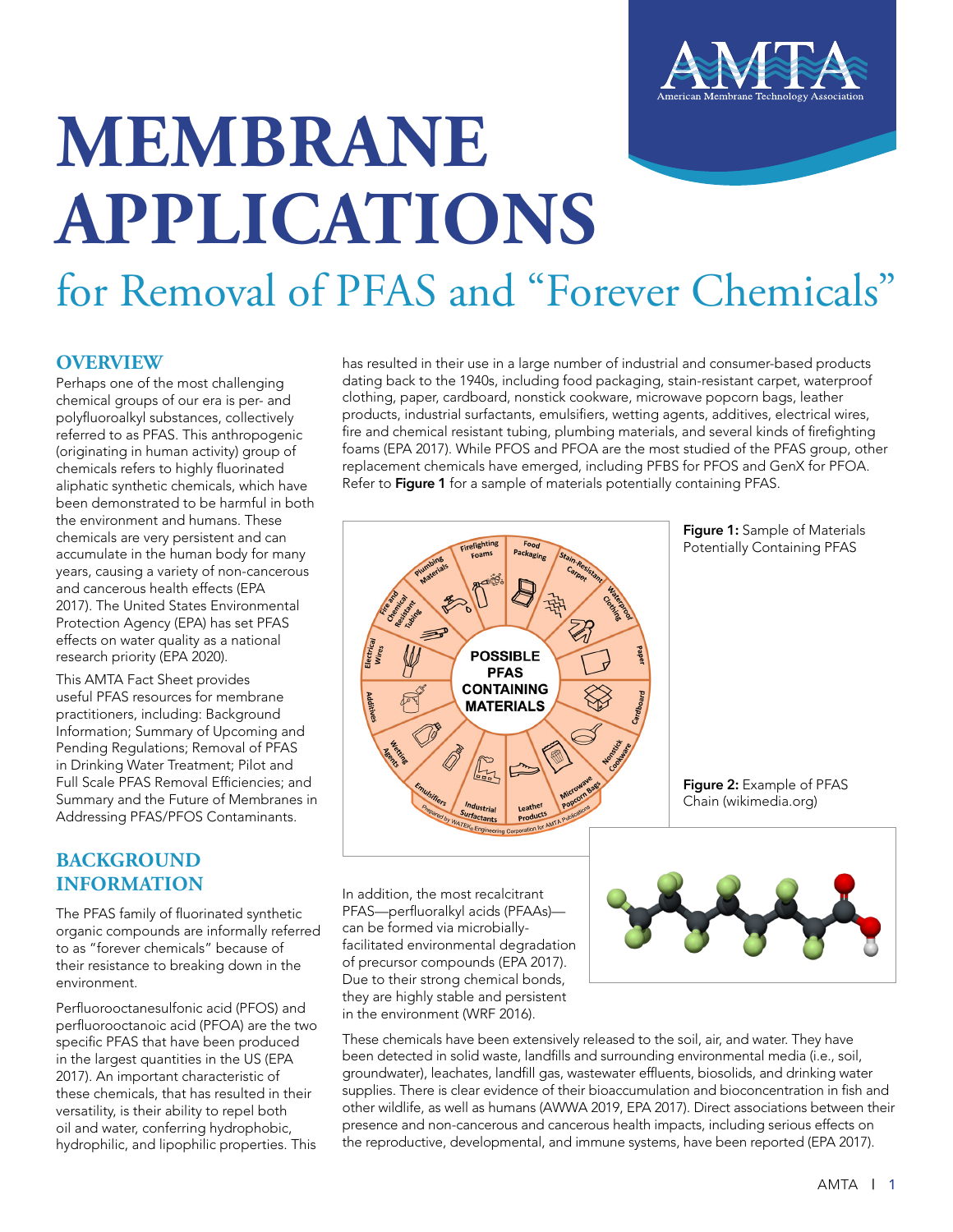#### **SUMMARY OF UPCOMING AND PENDING REGULATIONS**

Due to the high potency and long-lasting potential health impacts, the EPA has issued Lifetime Health Advisories at 70 nanogram per liter (ng/L) for short term exposure to PFOA and PFOS in drinking water, either individually or combined. EPA announced in February 2019 that the agency was embarking on a large-scale program for water sampling, monitoring, remediation, and health effect studies, serving as a foundation for the potential development of a federal maximum contaminant level (MCL). In February 2020, the EPA announced a preliminary regulatory determination, the first step in proposing a regulation for eight contaminants in the fourth Contaminant Candidate List (CCL4), which includes PFOA and PFOS. In addition to the federal action, several states—including California, Michigan, Massachusetts, Vermont, New Jersey, and Rhode Island, among many others have issued primary standards, response thresholds, or guidance benchmarks for PFAS in drinking water at levels lower than the federal Health Advisory. For example, Massachusetts established a limit of 20 ng/L for the sum of six specific PFAS; Vermont set an MCL at 20 ng/L for PFOA + PFOS; Rhode Island set a limit of 10 ng/L for the sum of six PFAS; and California established Notification Levels of 5.1 and 6.5 ng/L for PFOA and PFOS, respectively. Many states have ongoing efforts for developing or revising guidance and regulations on various PFAS, causing the diffuse regulatory landscape to rapidly evolve.

Perfluorobutanesulfonic acid (PFBS), a replacement for PFOS, has been in military firefighting foam, carpeting, and food packaging, but independent scientists say it may not be much safer than the toxin it replaced. It has been linked with thyroid, kidney, and reproductive problems at very low levels of exposure. While the new assessment is a science document—not a regulatory one—it is expected to impact state and federal regulations.

## **REMOVAL OF PFAS IN DRINKING WATER TREATMENT**

Unfortunately, data collected from fullscale drinking water facilities indicate that conventional water treatment processes do not remove PFAS from drinking water supplies. A detailed survey of 15 full-scale drinking water treatment plants, including two potable reuse facilities, determined that conventional treatment methods (including coagulation, flocculation, sedimentation, granular media filtration, ozonation, and/or chlorination) do not lower concentrations of PFAS (Dickenson 2016). Chlorination, ozonation, and advanced oxidation processes are all ineffective for PFAS removal. Granular activated carbon (GAC) will remove PFAS, but may need periodic reactivation or replacement. Likewise, anion exchange (AIX) is effective for PFAS removal but may require periodic regeneration or change-out of spent resin. Nanofiltration (NF) and reverse osmosis (RO) membrane processes will achieve high rejections for most PFAS species; however, their use may create challenges with disposal of the concentrate, which will contain elevated levels of the compounds. Therefore, concentrate management has to be carefully planned. Although NF/RO processes remove long-chain compounds, such as PFOA and PFOS, more efficiently than their short-chain counterparts, both technologies have been demonstrated to be highly effective for the majority of the PFAS family of contaminants, with removals often exceeding 99%.

# **PILOT AND FULL SCALE PFAS REMOVAL EFFICIENCIES**

Many pilot studies demonstrating PFAS removal with NF/RO membranes have been and continue to be conducted, and full-scale systems are currently under construction. The EPA Treatability Database rates

membrane removal by RO as "quite effective," the highest rating given any process. Pilot results in 2018 from a large, municipal surface water trial in Alabama confirmed this fact. In this trial, a three-month test was conducted



to determine the optimum treatment for PFBS, a short-chain, 4-carbon PFAS of concern. The municipality was already reducing other PFAS in the feed with GAC; however, it is known that GAC is less effective for the short-chain PFAS compounds. Working with the GAC supplier, it was determined that the on-site contactors would have to be substantially expanded to provide at least 40 minutes of contact time for the 11 MGD flow to remove a substantial percentage of PFBS. Thus, both a conventional RO system and a high-recovery, proprietary Closed-Circuit Reverse Osmosis (CCRO) system operating at 90% recovery were piloted.

Final disposal of the PFBS residual stream was a concern, as the RO concentrate would contain high levels of the rejected PFAS. Although current Alabama laws do not regulate the discharge of PFAS, the municipality chose a strategy to repurpose existing activated carbon contactors rather than discharging the PFAS to the environment. Removal results for the CCRO pilot are summarized in **TABLE 1**.

PFAS removal was estimated by comparing incoming PFAS concentrations with those of the concentrate stream. With a 90% RO recovery, the concentrate would be expected to have PFAS levels ten times higher than the feed if all the PFAS were rejected. Variability in data caused by averaging and sampling lag times resulted in some removals calculated above 100%, with others slightly lower; however, the

| <b>TABLE 1. Removal Efficiencies in Pilot Study</b> |                       |                           |                              |           |
|-----------------------------------------------------|-----------------------|---------------------------|------------------------------|-----------|
| <b>COMPOUND</b>                                     | <b>FEED</b><br>(NG/L) | <b>PERMEATE</b><br>(NG/L) | <b>CONCENTRATE</b><br>(NG/L) | % REMOVAL |
| PFOA                                                | 13                    | $\leq$                    | 130                          | 100%      |
| <b>PFOS</b>                                         | 25                    | $\leq$                    | 200                          | >92%      |
| <b>PFBS</b>                                         | 7.6                   | $\langle$ 2               | 96                           | 100%      |
| PFHxA                                               | 7.3                   | $\leq$                    | 68                           | >93%      |
| PFHxS                                               | 3.0                   | $\leq$                    | 33                           | 100%      |
| PFH <sub>p</sub> A                                  | 3.6                   | <2                        | 37                           | 100%      |
|                                                     |                       |                           |                              |           |